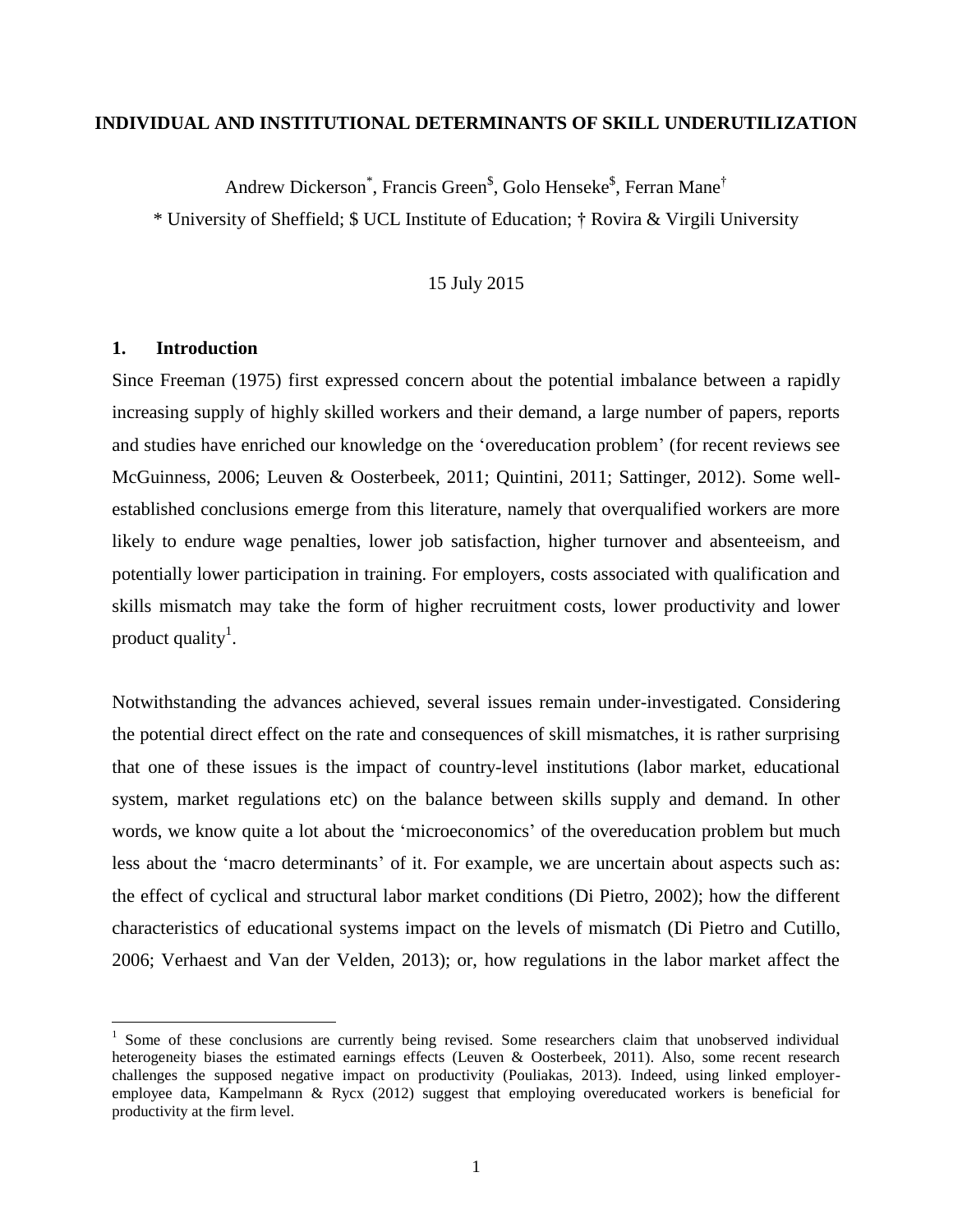persistence of overeducation for individual workers (Scherer,  $2004$ )<sup>2</sup>. Indeed, the scarce evidence on differences in overeducation or overskilling across countries (Verhaest and Van der Velden, 2013; Allen et al., 2013) shows that they are large even when similar individuals are compared (for instance, college graduates) and countries have similar levels of development. It seems logical, therefore, to expect that country-level characteristics play a role in explaining the phenomenon.

In this paper we add to the evidence on the impact of institutions on the levels of skill underutilization. We take advantage of a new data set: the European Skills and Jobs Survey (ESJS) carried out by Cedefop in Spring  $2014<sup>3</sup>$ . We match this survey data with information on countries' social, political, economic and institutional characteristics drawn from a wide range of different international databases in order to examine how these characteristics impact on skill underutilization. We also investigate the ways in institutional features can serve to exacerbate or mitigate the separate contribution of individuals; characteristics to skills underutilization.

#### **2. Measurement of skill underutilization**

 $\overline{\phantom{a}}$ 

The Cedefop ESJS has developed innovatory questions to capture skill overutilization and underutilization. In this paper we focus on skills underutilization. We have developed an index of skills underutilization which ranges from 0 to 5. Respondents are asked "Overall, how would you best describe your skills in relation to what is required to do your job?" (Q24). If they respond "my skills are higher than required by my job", they are then asked "to what extent would you say your skills are higher than required to do your job?" on a scale of 1 to 5 "where 1 means your skills are a little higher than required and 5 means your skills are a lot higher than required." (Q26) (There are no anchoring statements for points 2, 3 or 4 on the scale). Individuals are thus recorded on a scale from 0 (for individuals who say that their skills are matched or lower than required at Q24) up to 5 who state that their skills are a lot higher than required. Most individuals

<sup>&</sup>lt;sup>2</sup> There exists a larger literature of international comparisons on how the characteristics of the country's specific labor-market and social institutions (most notably the educational system) shape the returns to education (skills) in the labor market. See for instance Hanushek et al. (2013).

<sup>&</sup>lt;sup>3</sup> <http://www.cedefop.europa.eu/en/events-and-projects/projects/analysing-skill-mismatch>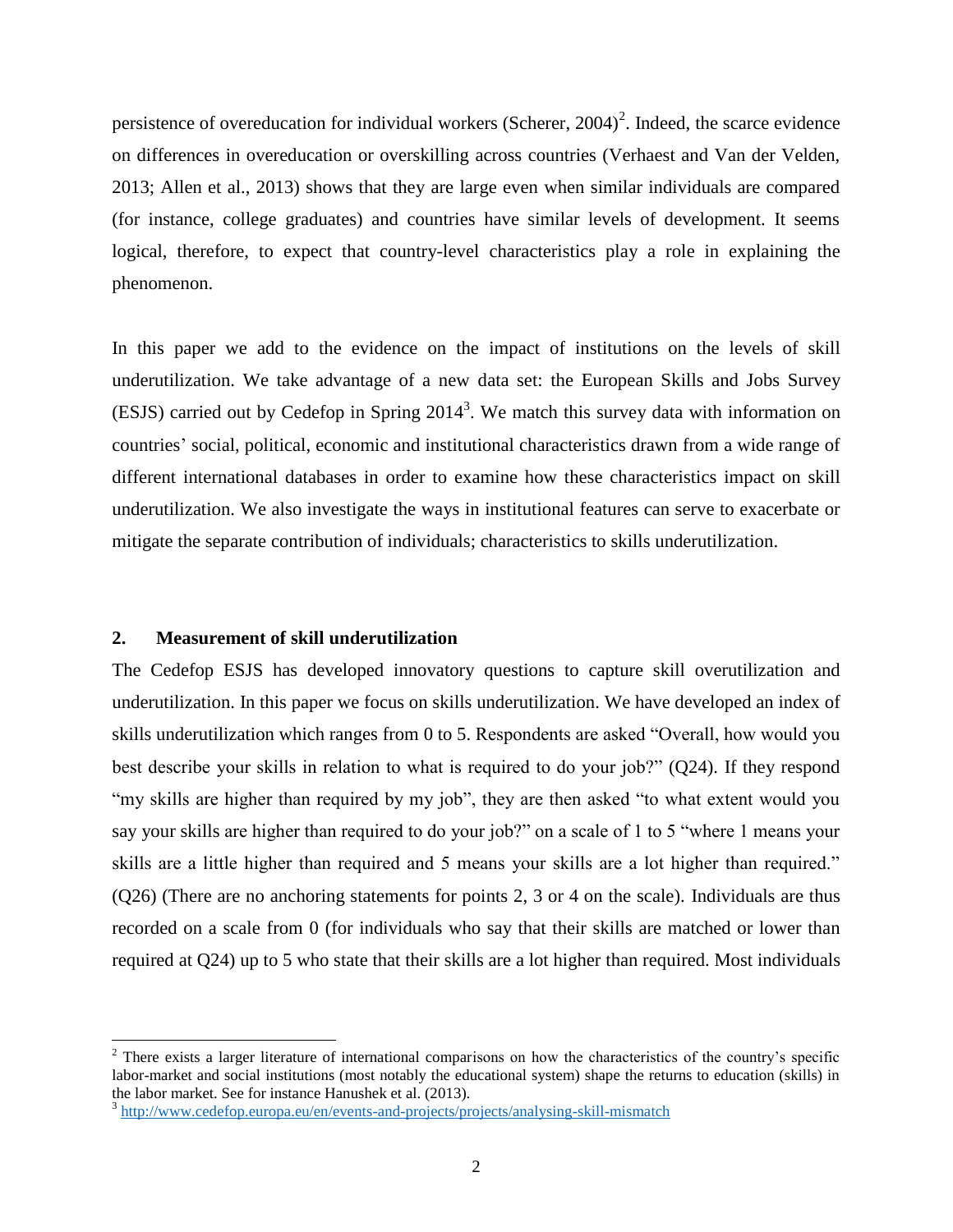are able to respond to the two questions – 'don't knows' on the key question Q24 is below 2% in every country and the proportion of non-response is even lower in the follow up item Q26.

When we take the average of this index across individuals, we find that there is considerable cross country variation in the extent of skill underutilization as shown in Figure 1.<sup>4</sup>



# **Figure 1: Index of skills underutilization by country**

As can be seen there is considerable variation across countries in Europe, from Greece and the UK at one end of the scale to Luxembourg, the Baltic countries and Malta at the other. The aim of this paper is to investigate the possible economic and institutional explanations for this crosscountry variation.

 $\overline{\phantom{a}}$ 

<sup>4</sup> Country code definitions are listed in Table A.1.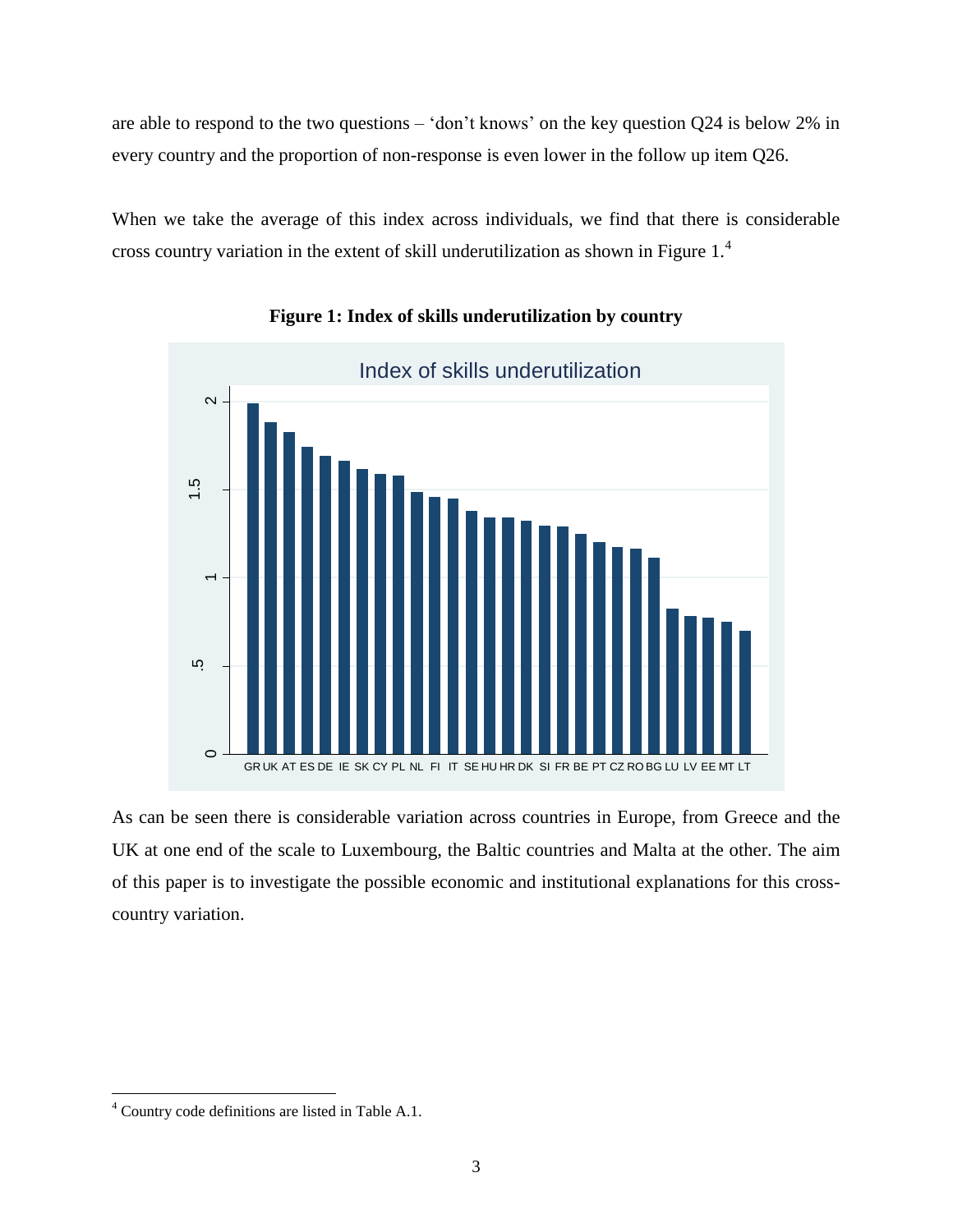#### **3. A macro-institutional approach to skill underutilization**

Verhaest and Van der Velden (2013) describe two main channels from which we can understand country-level differences in skill underutilization rates: the demand and supply context, and the institutional context.

With regard the first aspect, the argument goes along the lines of non-wage adjustments in the labor market suggesting that the response to temporary shocks occur by a change in the assignment of workers to occupations rather than by wage changes. Therefore, economic cycles should be related to changes in the rate of underutilization of skills and in a cross-section comparison of countries, different growth elasticities of skilled labor demand should also be related. Part of this counter-cyclicality of the underutilization of skills can be explained by the 'bumping-down' theory that, within the job search framework, claims that in a situation where the number of good job shrinks, individuals will have to take lower quality jobs in which they are more likely to be overskilled.

It is also possible to consider a more structural component of the rate of underutilization of skills, related to a pure supply-demand model where the increasing supply of skilled workers overmatches the demand and, as the decision to invest in education is not strictly driven by prices in the labor market (or the information is not good enough or too expensive), the mismatch can last over time. However, this presumes that the labor demand is rather 'rigid' and does not react to the changes in the supply of skills. On the contrary, and even without drastic changes in the price of skills, it can be argued that supply of skilled workers can determine its own demand, as defended in the theory of endogenous technological change (Acemoglu, 1998).

In addition to the supply and demand factors, several institutional characteristics of the countries may also play a role in explaining skills underutilization. The most prominent of these are:

#### **A Labor market related policies**:

Employment protection legislation (EPL): The level of protection of incumbents with respect to outsiders may affect the flexibility of labor relationships and reduce the adjustment in the face of changes in either supply or demand. However, a more stringent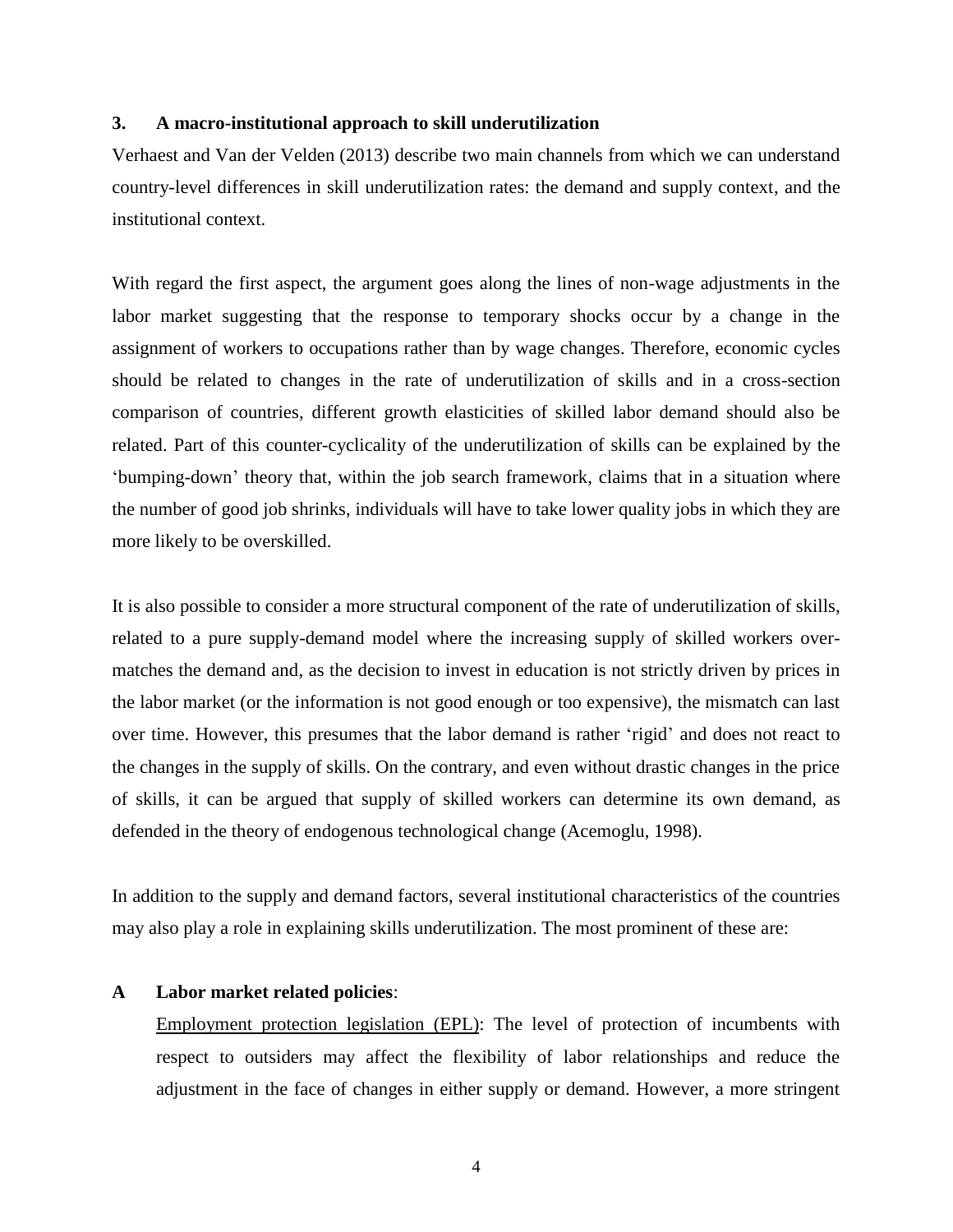legislation with regard to dismissals may encourage investment in training and reduce the incidence of underskilling, at least in the medium-long run. Note that it seems important to consider differential effects of standard/non-standard workers.

Passive and active labor market policies (flexicurity): It has been shown that interventions on the functioning of the labor market have a clear impact on individuals' behavior and in general on the performance of the market. Therefore, the design of both passive (income substitution) and active (changes in the conditions of actors intervening in the labor market) labor market policies will affect the match between skills supply and demand. With respect to unemployment benefits, it has been claimed that a too generous program may discourage individuals from actively searching for (and accepting) jobs. At the same time, it can be claimed that not being pressured by income restrictions may be beneficial to job search as instead of accepting any job offer, the searcher may wait until the right offer arrives. Active labor market policies are intended to modify the characteristics of workers (training), the functioning of the market (quality and quantity of information and job search) and the characteristics of jobs (notably cost reduction). In general, and for all these different situations, we should expect an improvement in the skill supply and demand match as they are designed to either make up for missing skills or facilitate the transmission of information between firms and workers.

#### **B. Collective bargaining and unions:**

Systems of collective bargaining and the related role for unions have been argued to impact the flexibility (adaptability) of the labor market to changes in economic and social conditions. Even though the literature has mainly focused on the wage determination process, there has always been some interest in analyzing the role of unions in some transformation processes in the firm, such as organizational or technological change. There is compelling evidence that unions can be great facilitators in such processes, mainly because they can smooth individual worker resistance to changes. Unions should therefore not be seen just as an institution that introduces rigidities into labor relations, but also they can facilitate adaptation to new or emerging realities that could improve the match between the supply and demand for skills.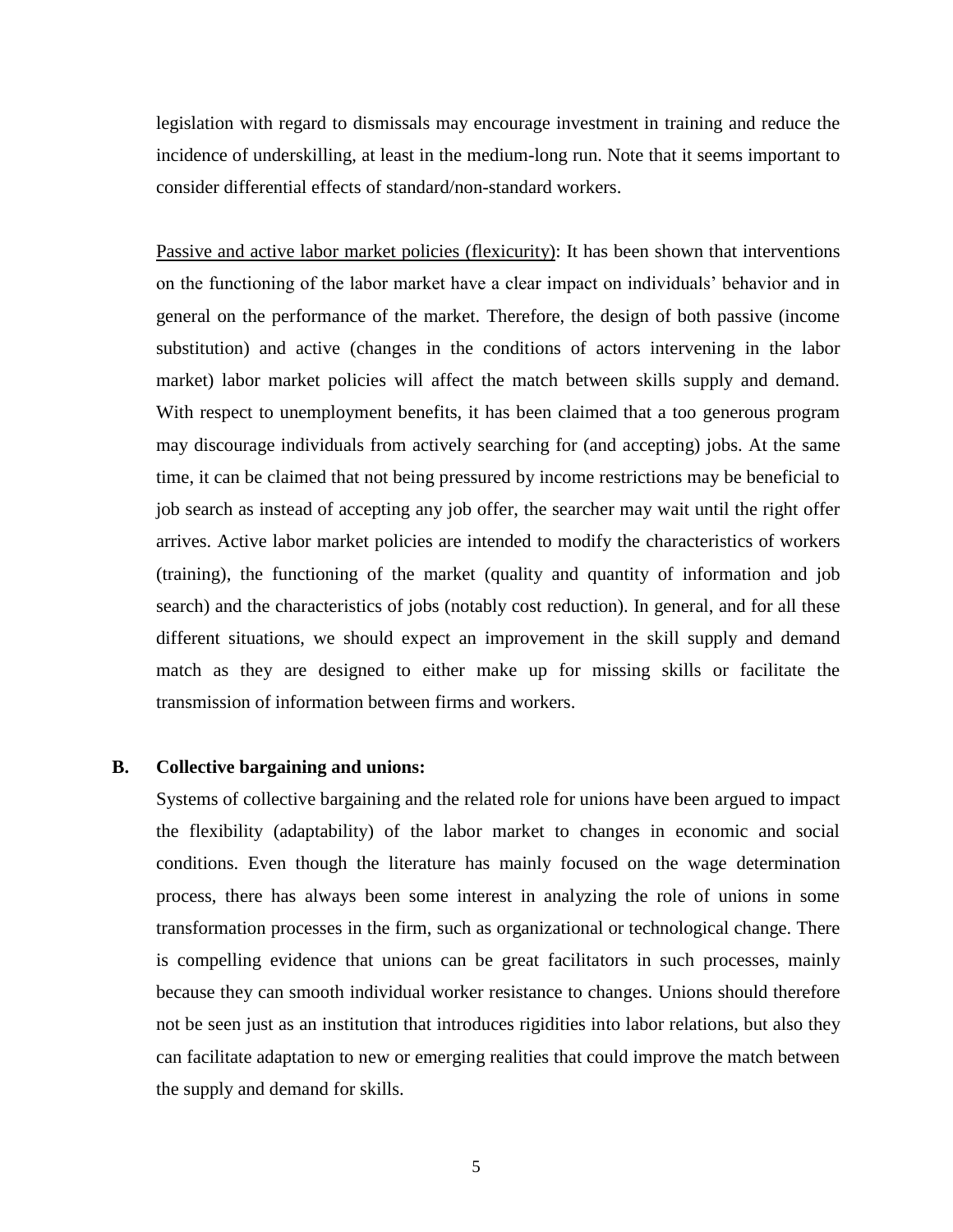## **C. Production market related policies**:

Entrepreneurship regulation: Regulation on firm creation have recently caught the attention of both academics and politicians as some research has shown that if this is too disruptive, it can be a serious hurdle for economic growth and job creation. In terms of skill mismatch, it should be tested if more loose regulations can generate firms (jobs) that better reflect (take advantage) of the skill endowments of workers. To some extent, it could be one of the mechanisms in which supply of labor may affect (create) its own demand.

Price-control regulation: In a similar vein, the more flexible are markets the larger the number of jobs available (competition reduces prices and increases output). Note, however, that even if this is true, it does not imply that the jobs created match the skills possessed by individuals. In fact, it could be argued that in more 'centralized' economies where job creation may be more controlled, there may be a better match of jobs to the skills available in the economy (although potentially at the expense of fewer jobs).

## **D. Education system structure**:

The importance of the educational system is obvious as it has a key role in the process of skills creation. There is a large literature on the impact of different characteristics of the educational system on the performance of the system (as rate of attainment) or on broader measures of success (as employment and wages of individuals or economic growth of countries)<sup>5</sup>. Just a few papers have considered the effects on skill imbalances in the labor market (Allen and Van der Velden, 2001; Verhaest and Schatteman, 2011; Verhaest and Van der Velden, 2013). It is argued that several characteristics of the educational system may affect the rate of underutilization of skills. First, the overall quality and selectivity of the educational system. There is some evidence that the prestige of the educational institution affects an individual's probability of being overeducated (though mostly for college graduates and in some countries), which in aggregate terms would translate into the importance of the general quality or selectivity of the system. The mechanism basically

 $\overline{\phantom{a}}$ 

 $<sup>5</sup>$  See Hanushek et al. (2013); Van de Werfhorst (2011).</sup>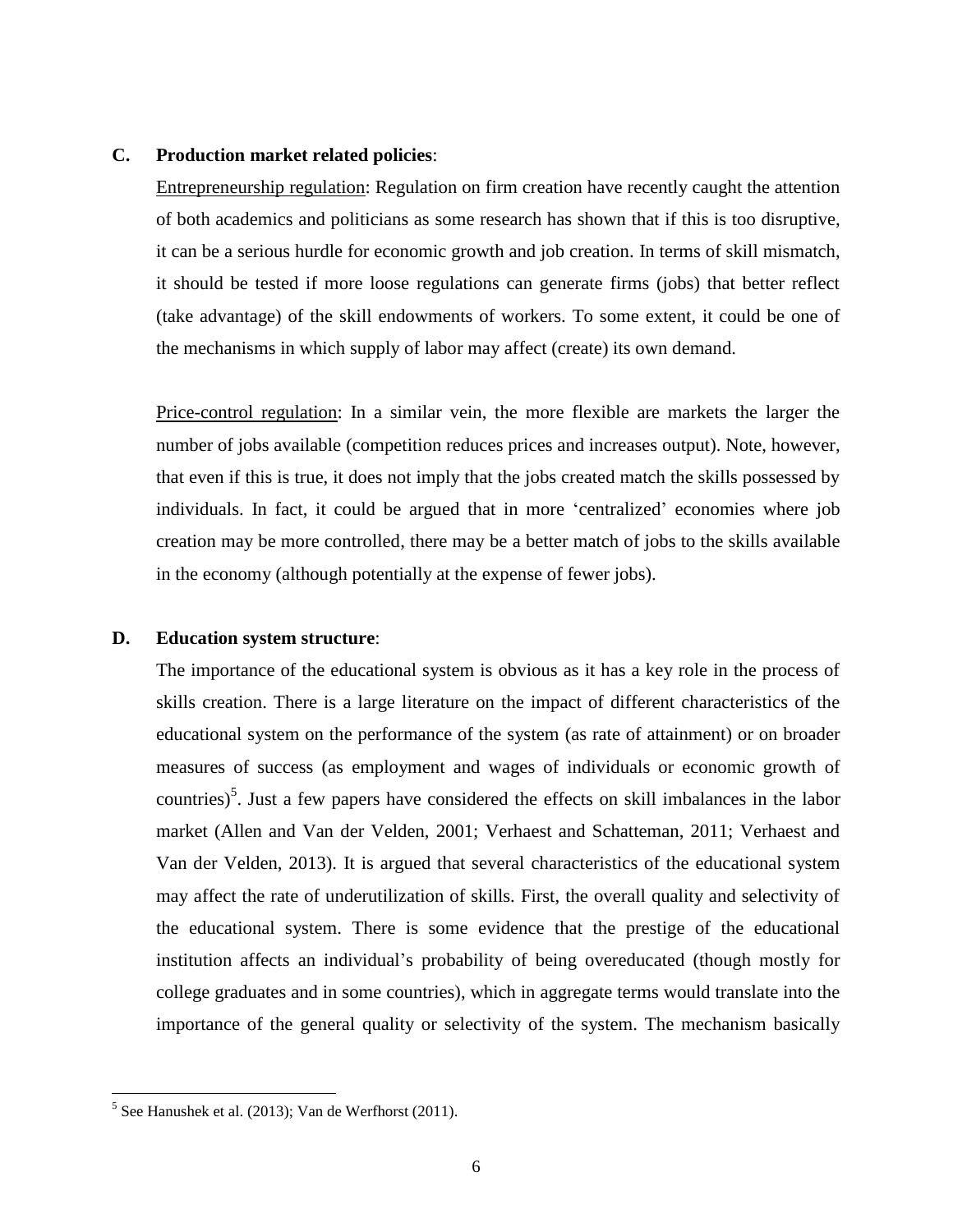works through the better sorting that is possible with a higher quality more selective system that makes more efficient the matching process in the labor market $6$ .

Second, the general or specific orientation of the system. This usually focuses on the emphasis of the secondary education, and whether it is either more academically orientated or more vocationally (professional) orientated. Conceptually, more specific education may help to reduce underutilization of skills as it markets individuals more clearly, but at the same time it reduces the scope of occupations (sectors) that the individual will be productive in, which may increase the likelihood of underutilization. Academic orientated systems provide less clear occupational signals but supposedly generate more adaptive workers that may shift occupations (sectors) more easily and which thereby may have a positive impact on the reduction of underskilling. Note that there is a clear possibility that the effects of the system vary over the span life of a worker. Initially the 'sorting' effect may be more powerful because information about the productivity of the worker is scarce, but later it may be better to have more general skills to increase your mobility possibilities.

#### **E. Human resource practices:**

 $\overline{\phantom{a}}$ 

Starting during the 1980's, and now consolidated, there is increasing recognition of the importance of the management of the workforce for firms' success. To a large extent, the growing importance of how workers are recruited, developed and organized is related to their human capital. In the new workplace, workers are no longer a simple appendix of machines or bureaucracies but autonomous, responsible and active agents with a major impact on the innovation capacity and productivity level of firms. To be able to play such a role, workers have to constantly update their skills and utilize them fully. The impact of the new forms of human resource management on firm and individual level outcomes is extremely large. However, the impact on the level of underutilization of skills has been completely neglected. It is very likely that there is a strong relationship, for two reasons: firstly, these new forms of organization must be developed by a more skilled (educated) workforce, which by itself should reduce the level of underutilization; secondly, some of

 $6$  This is actually related to the heterogeneous skills hypothesis that claim that overeducated people are in fact underskilled and, therefore, not actually overeducated.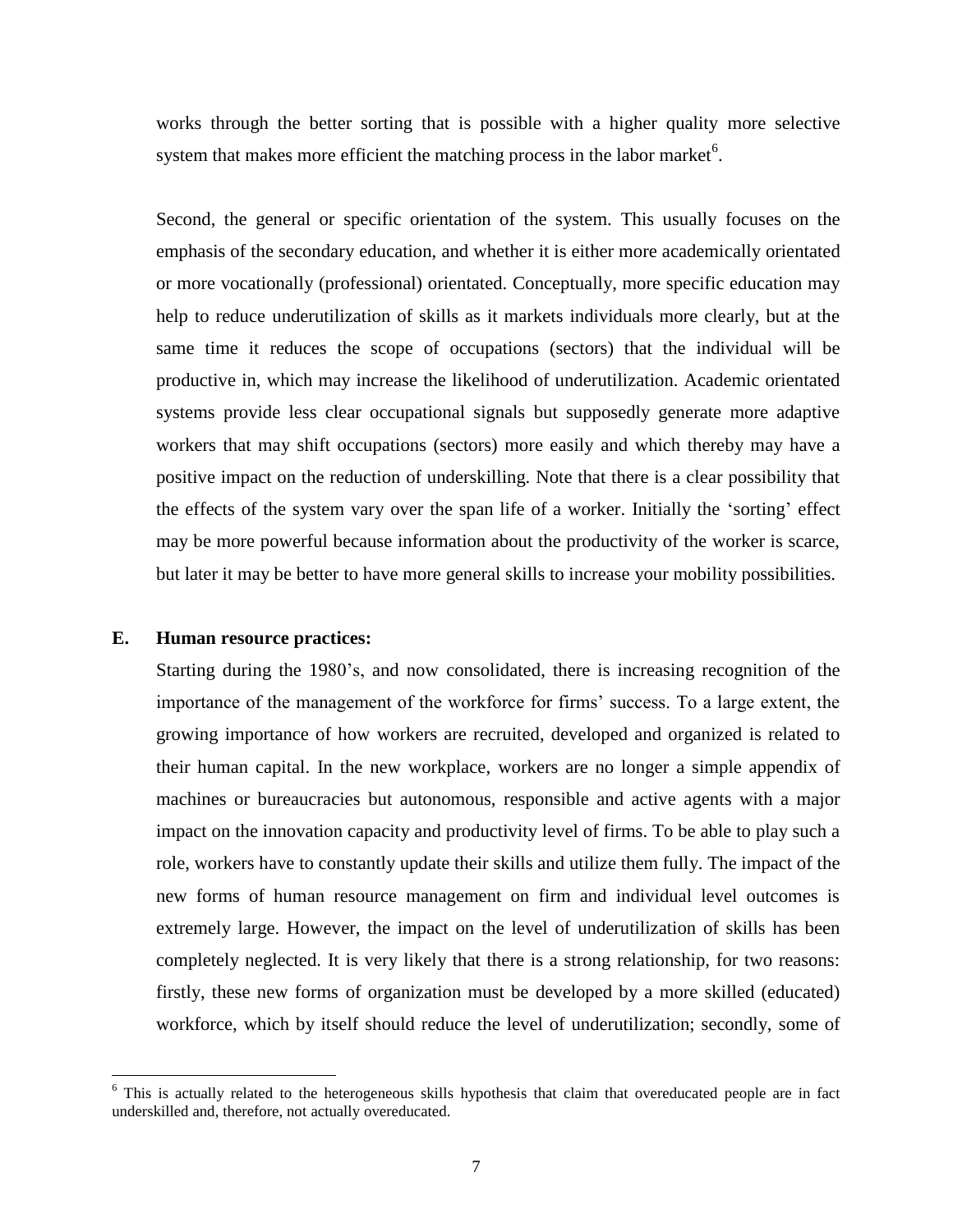these practices of HR management imply the need to use a much broader range of skills which should reduce the sense of being overeducated. So either because skills are used more intensively, or because there is a greater need for more skills (even if individually there is no increase in intensity of use), countries with firms more adapted to these new forms of HR practice or with policies that encourage their expansion across firms, should have lower incidence of skills underutilization.

#### **4. Data and modelling**

#### **4.1 Cedefop ESJS Survey**

# **4.2 Institutional data and variables**

The development of comparable data on social, political and economic systems at the countrylevel has progressed quite rapidly in recent years as interest on learning from differences in institutions and policies has grown dramatically. Consolidation of concepts and data gathering methodologies across countries has helped to develop large datasets with basic macro level information and some institutions have taken on the responsibility of designing and calculating more complex indicators of institutions and social/cultural country characteristics. In this paper we have combined the Cedefop ESJS data with information generated by the OCDE (labor market related variables, collective bargaining and unions and product market policies), Eurostat (basic macroeconomic variables and educational system) and also the IMD World Competitiveness Database.

#### **4.3 Methodology**

We use a multilevel modeling approach which takes into account the latent variable index of skills underutilization.

#### **5. Findings**

[to follow]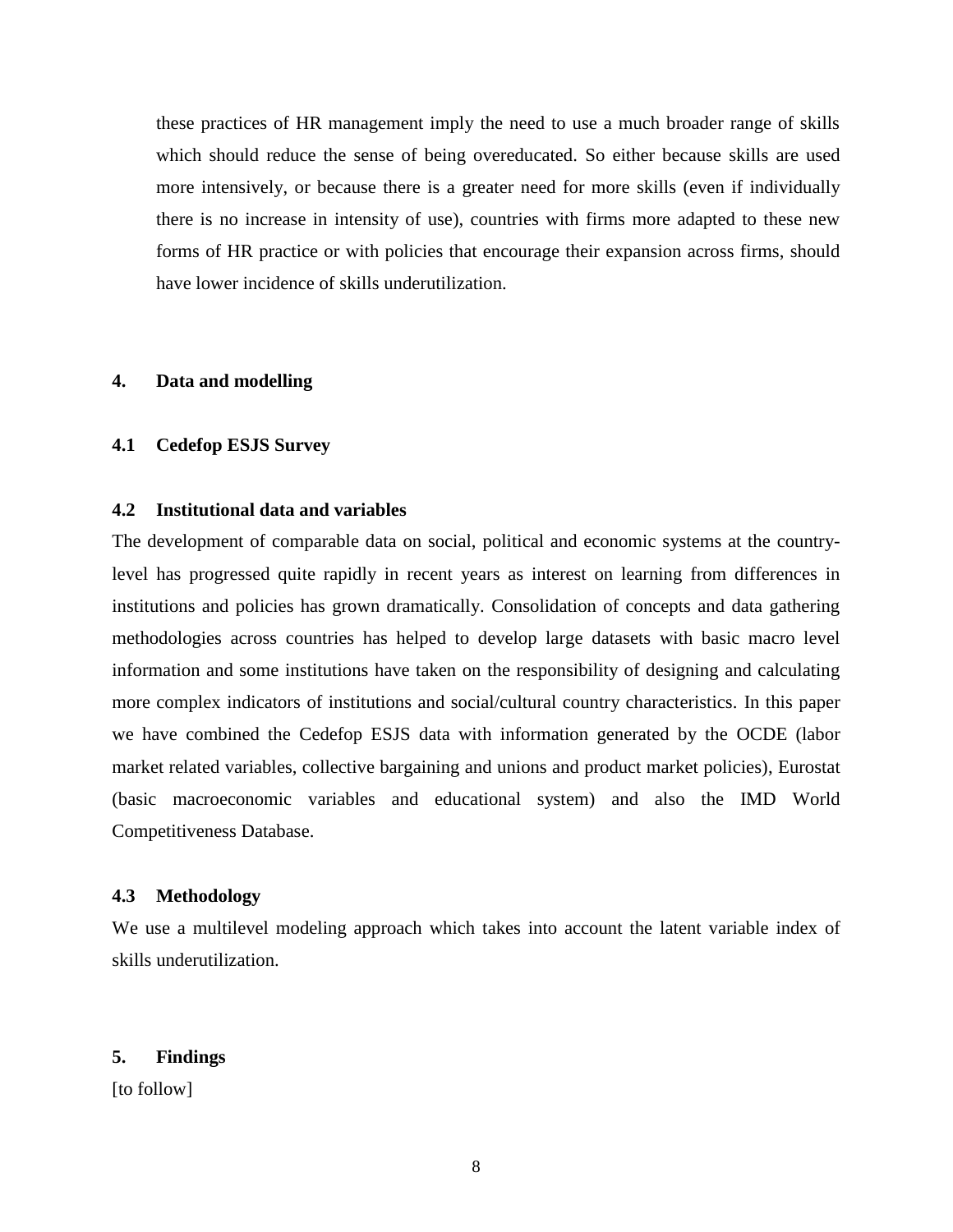# **6. Conclusions**

[to follow]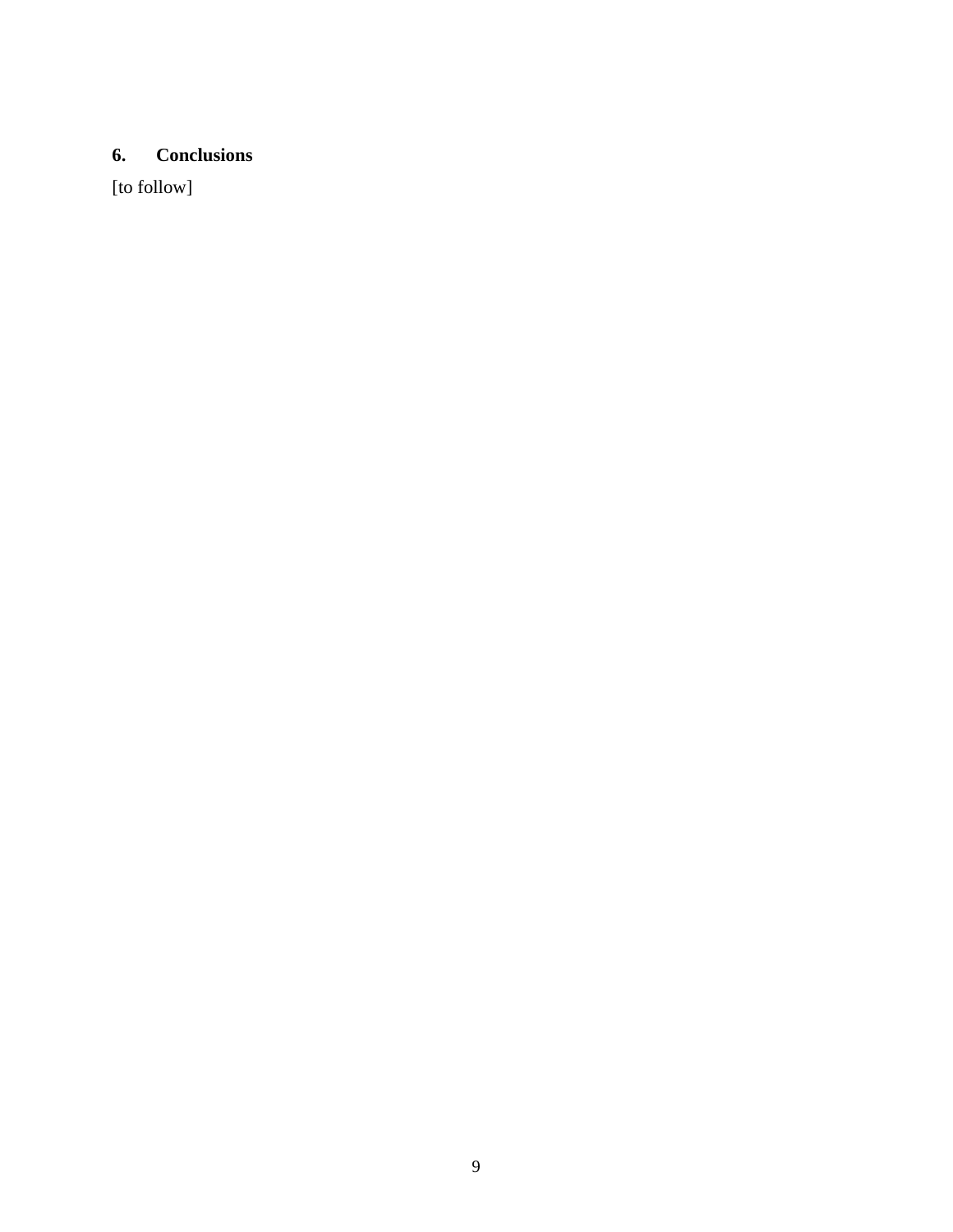## **REFERENCES**

Allen and Van der Velden, 2001

Allen et al., 2013

Di Pietro, 2002

Di Pietro and Cutillo, 2006

Freeman, 1975

Hanushek et al. 2013

Kampelmann & Rycx 2012

Leuven & Oosterbeek, 2011

McGuinness, 2006

Pouliakas, 2013

Quintini, 2011

Sattinger, 2012

Van de Werfhorst (2011).

Verhaest and Schatteman, 2011

Verhaest and Van der Velden, 2013